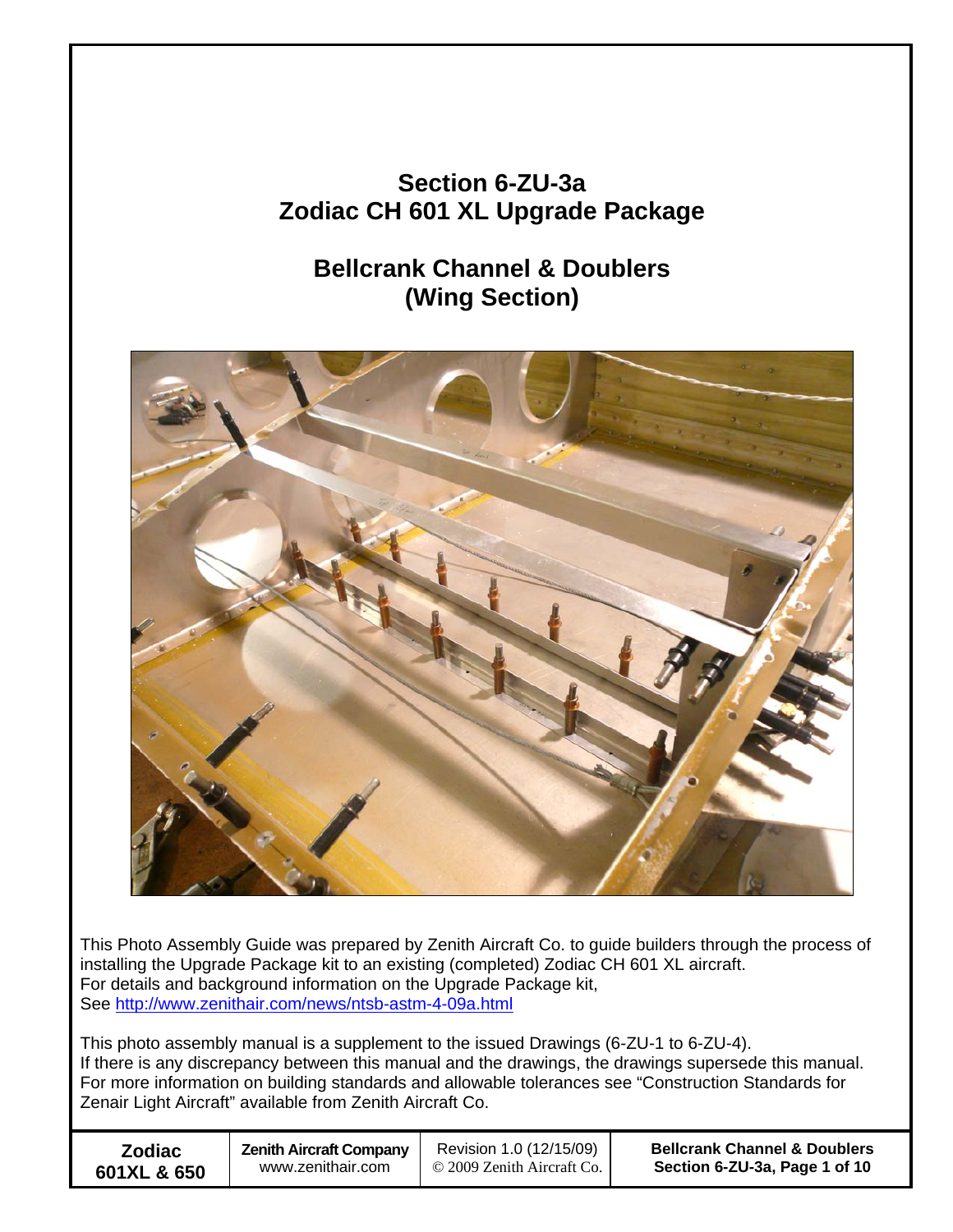

Remove the Aileron Bellcrank and drill out the rivets attaching the Aileron Bellcrank Supports and Bellcrank Support Channel to the Rear Rib.



**P/N:** 6ZU3-1 Bellcrank Support **Channel** 

Draw a line 10mm from each side of the Bellcrank Support Channel.

 **Zodiac 601XL & 650**  **Bellcrank Channel & Doublers Section 6-ZU-3a, Page 2 of 10**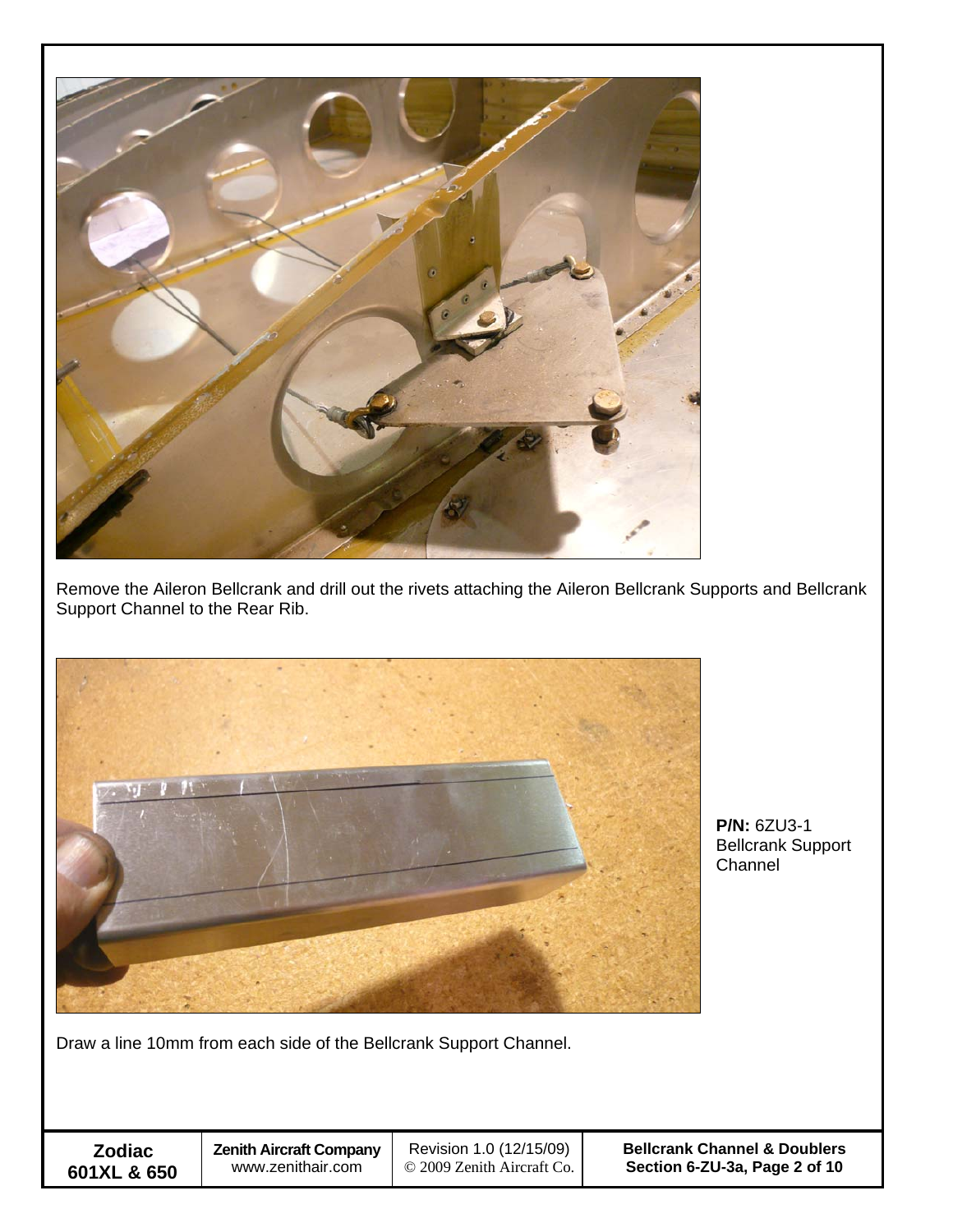

Clamp the old Bellcrank Support Channel to the new Bellcrank Support Channel. Mark the ends of the old Channel on the new Channel. Trim the new Channel to match the old Channel.



Position the Support Channel on the Rear Rib. With the lines visible through the holes in the Rear Rib, back drill through the Rear Rib into the Support Channel and Cleco.

 **Zodiac 601XL & 650**  **Bellcrank Channel & Doublers Section 6-ZU-3a, Page 3 of 10**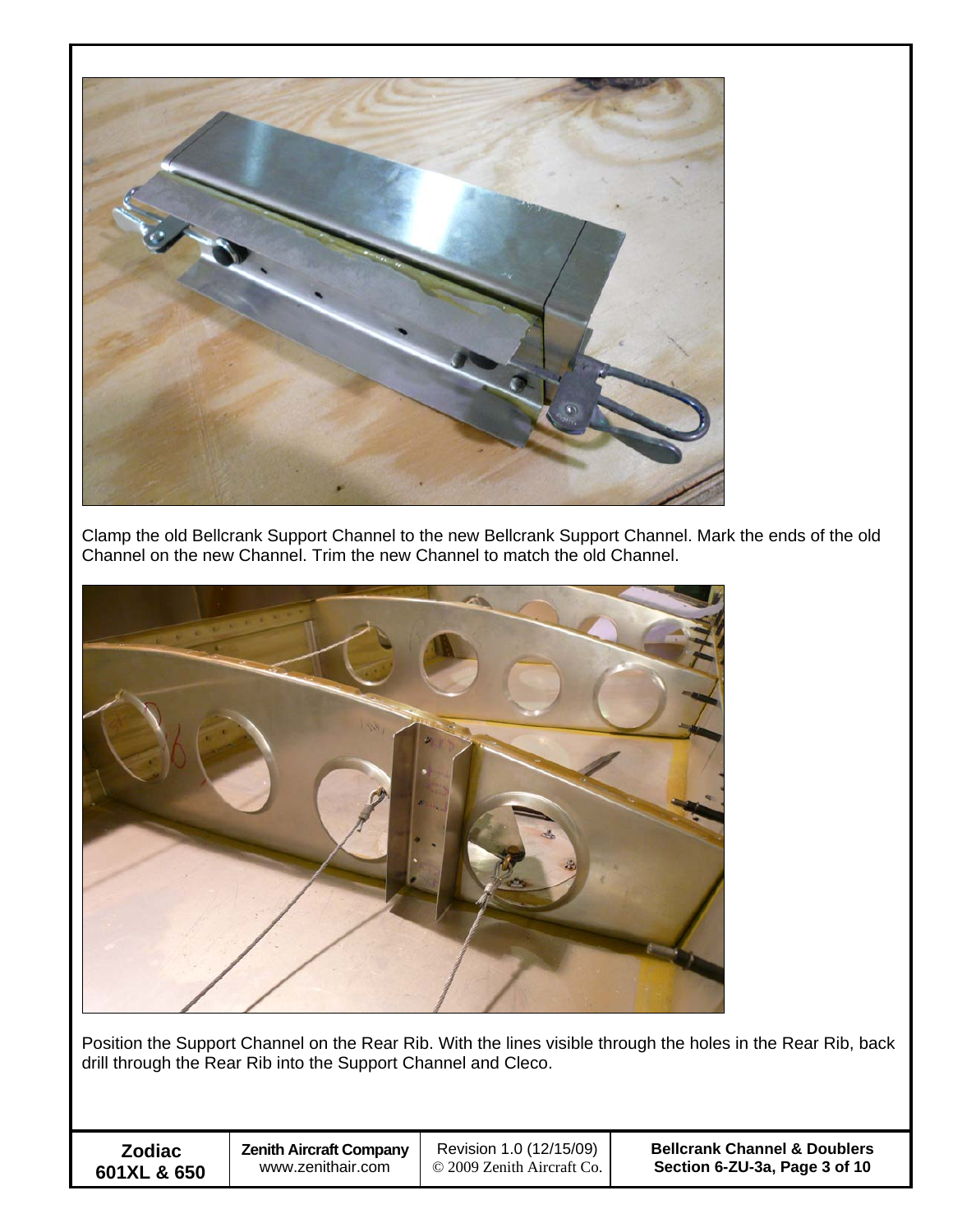

Cut four pieces of L Angle to fit between the Rear Ribs. Position the L Angle at the bottom of the Support Channel on the Bottom Skin. Clamp the L Angle in place. Mark the edge of the Support Channel on the L Angle.



Draw a center line at the end of the L Angle. Layout a rivet location 10mm from the end of the L Angle and 10mm from the end of the Support Channel. With a #40 drill bit, drill the rivet locations in the L Angle.

| <b>Zodiac</b> | <b>Zenith Aircraft Company</b> | Revision 1.0 (12/15/09)    | <b>Bellcrank Channel &amp; Doublers</b> |
|---------------|--------------------------------|----------------------------|-----------------------------------------|
| 601XL & 650   | www.zenithair.com              | © 2009 Zenith Aircraft Co. | Section 6-ZU-3a, Page 4 of 10           |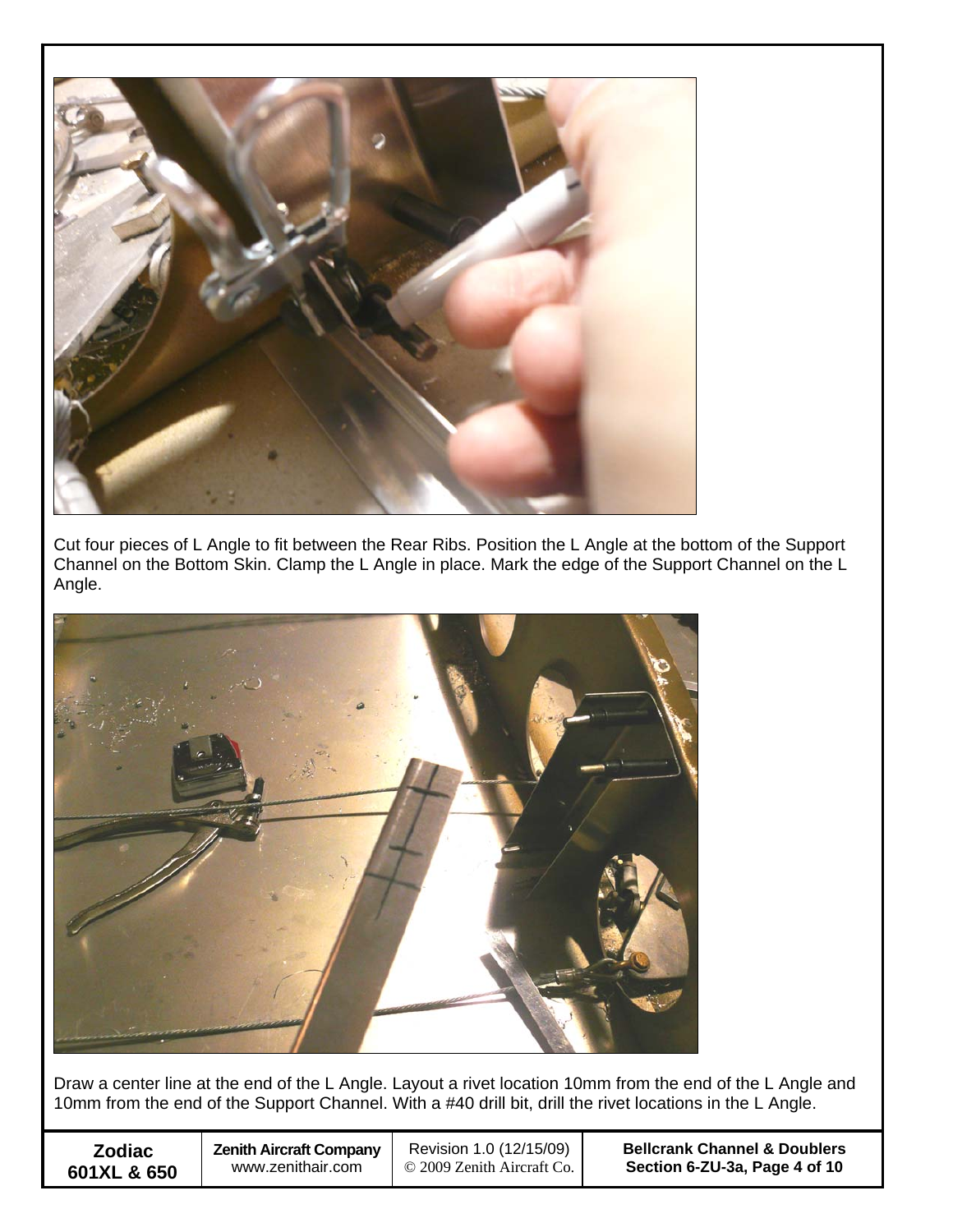

On the bottom flange of the L Angle, mark a center line and layout rivets locations at a pitch 40. With a #40 drill bit, drill the rivet locations on the bottom flange of the L Angle. Don't drill the final rivet on the end away from the Support Channel.



Position the L Angle back in the Wing. Back drill through the L Angle into the Support Channel and Cleco. Expand the 2 holes with a #20 drill bit. It is likely that an Angle Drill will be required to drill these holes. Find the nearest hole in the Rear Rib where the L Angle overlaps and drill out that rivet. Position the L Angle so the center line is visible through the hole and drill the L Angle to the Skin. Expand the holes with a #30 drill bit and Cleco.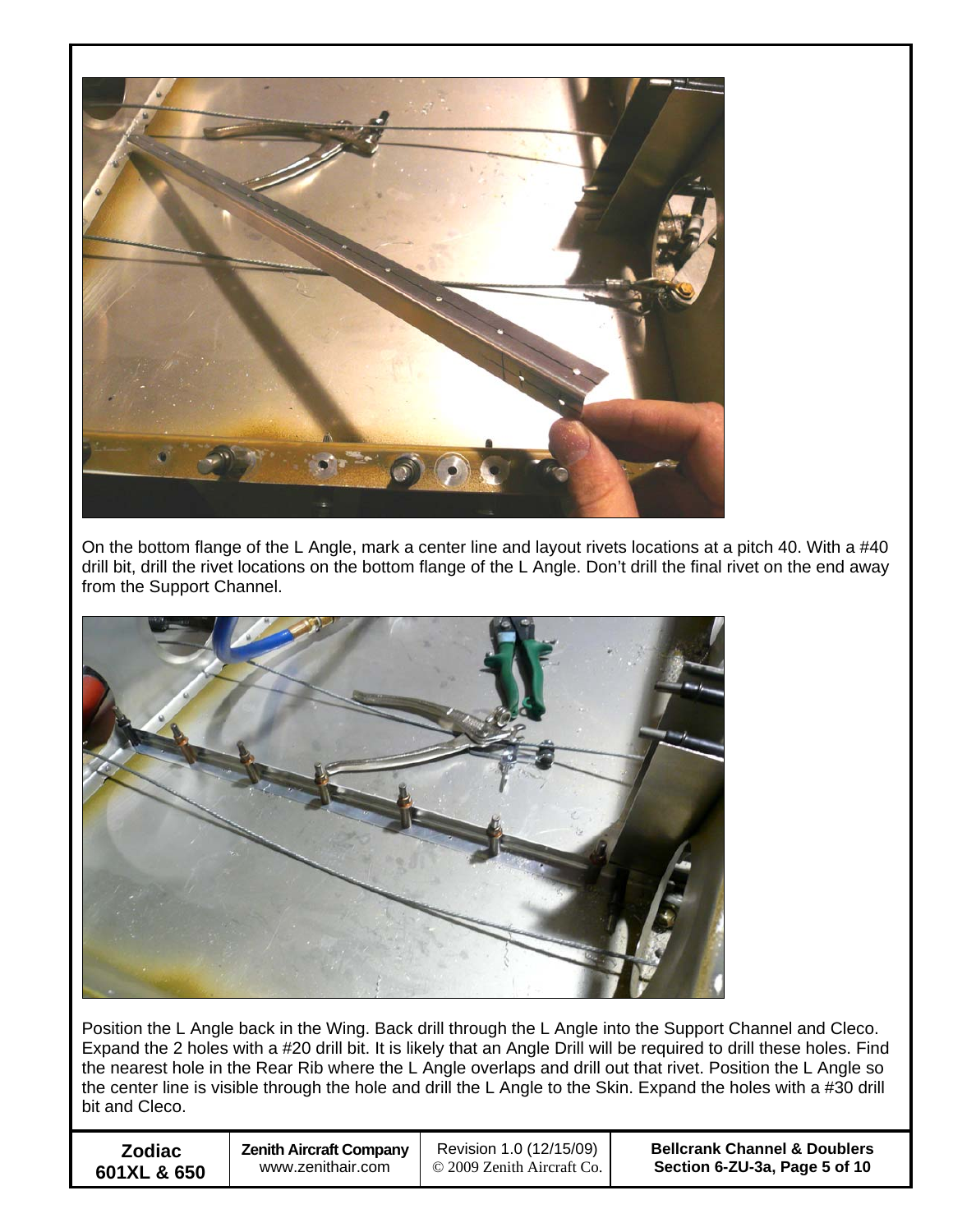

Follow the same procedure to install the second L Angle on the Bottom Skin.



Position the L Angles on flush with the top of the Rear Rib next to the Support Channel and clamp the other end of the L Angle to the Rear Rib top flange. Mark the edge of the Support Channel and layout 2 rivet locations as before. Back drill through the L Angles into the Support Channel and Cleco. Expand the holes with a #20 drill bit.

| <b>Zodiac</b> | <b>Zenith Aircraft Company</b> | Revision 1.0 (12/15/09)    | <b>Bellcrank Channel &amp; Doublers</b> |
|---------------|--------------------------------|----------------------------|-----------------------------------------|
| 601XL & 650   | www.zenithair.com              | © 2009 Zenith Aircraft Co. | Section 6-ZU-3a, Page 6 of 10           |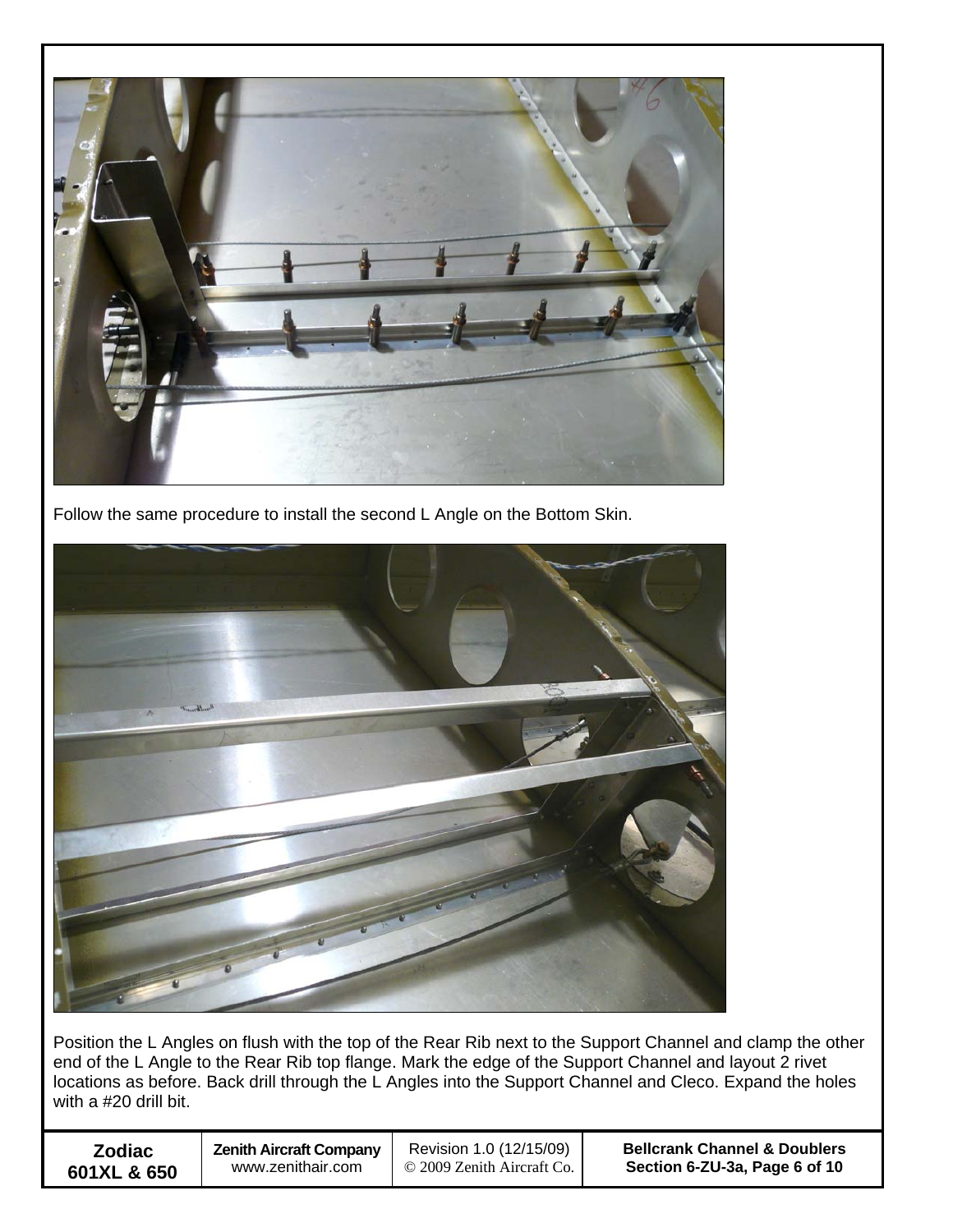

Set the spacing between Rear Rib #6 and Rear Rib #7 to match the Top Wing Skin. Use a #20 drill bit to back drill through Rear Rib #6 into the L Angle and Cleco. (The above photo was taken on the Left Wing as the rest were of the Right Wing.) The top flanges will be drilled when the Top Skin is reinstalled.



Cut an L Angle to fit between the Rear Rib #4 and Rear Rib #5. If the Wing Locker Option is installed, move on to Rear Ribs #5 and Rear Rib #6. Draw a center line on one flange of the L Angle. Mark a rivet location 10mm from each end and evenly space rivets at approximately pitch 100mm. Use a #40 drill bit to drill the rivet locations.

| <b>Zodiac</b> | <b>Zenith Aircraft Company</b> | Revision 1.0 (12/15/09)    | <b>Bellcrank Channel &amp; Doublers</b> |
|---------------|--------------------------------|----------------------------|-----------------------------------------|
| 601XL & 650   | www.zenithair.com              | © 2009 Zenith Aircraft Co. | Section 6-ZU-3a, Page 7 of 10           |
|               |                                |                            |                                         |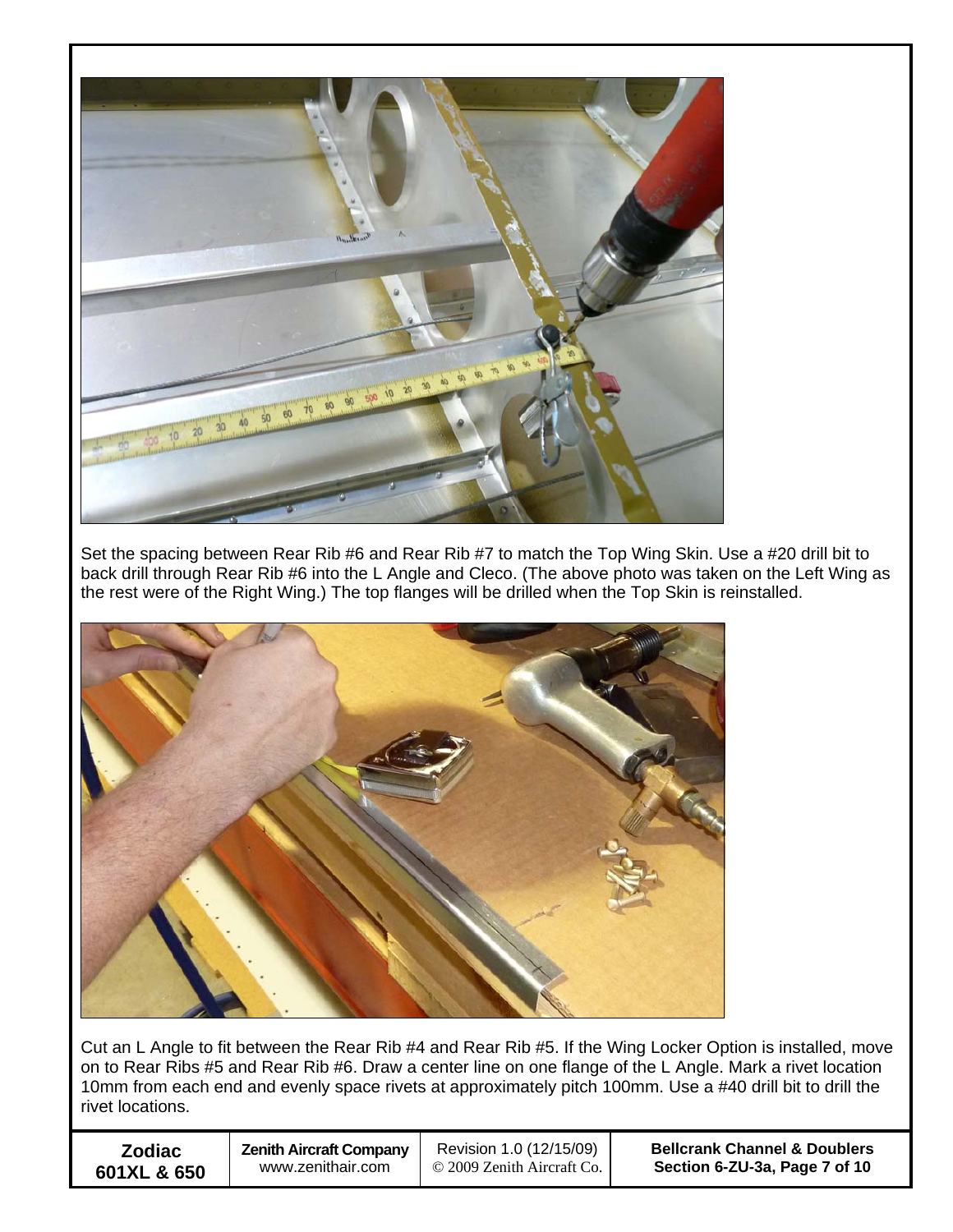

The L Angles installed on the Skins are positioned half way between the Spar and Rear Channel. Measure from the Spar rivet line aft 435mm next to Rear Rib #4 and place a mark on the skin. At Rear Rib #5 measure from the Spar rivet line aft 422mm and place a mark. Draw a line on the Skin at the marks. Position the L Angle with the line visible through the holes in the L Angle. Back drill through the L Angle into the Skin and Cleco. (The L Angle was installed with pitch 40mm in the above photo.)



Extend the 422mm line at Rear Rib #5 and mark a line half way between the Spar and Rear Channel. Connect the marks and follow the same procedures to install the L Angle between Rear Rib #5 and Rear Rib #6.

| <b>Zodiac</b> |  |  |  |
|---------------|--|--|--|
| 601XL & 650   |  |  |  |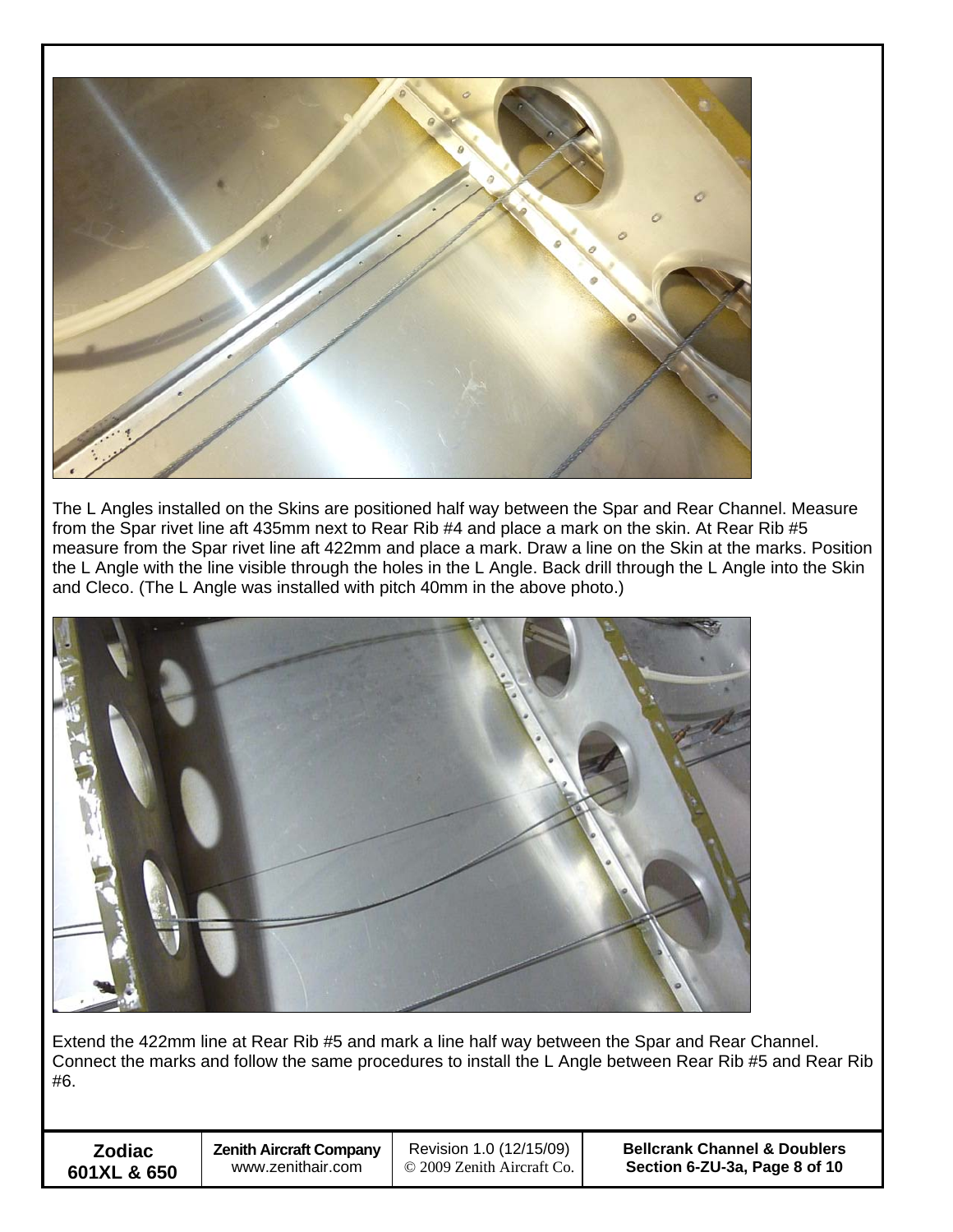

Follow the same procedures to install the L Angles to the Bottom Skin in the remaining bays.



Lay the Top Wing Skin on a workbench. At the rivet line for Rear Rib #4, measure aft 425mm and place a mark. At the Wing tip, place a mark 370mm aft of the Spar rivet line. Draw a line on the Top Wing Skin connecting the marks. (A laser was used to mark the intersection of the marks and Rear Rib rivet lines and then the marks were connected.)

| <b>Zodiac</b> | <b>Zenith Aircraft Company</b> | Revision 1.0 (12/15/09)    | <b>Bellcrank Channel &amp; Doublers</b> |
|---------------|--------------------------------|----------------------------|-----------------------------------------|
| 601XL & 650   | www.zenithair.com              | © 2009 Zenith Aircraft Co. | Section 6-ZU-3a, Page 9 of 10           |